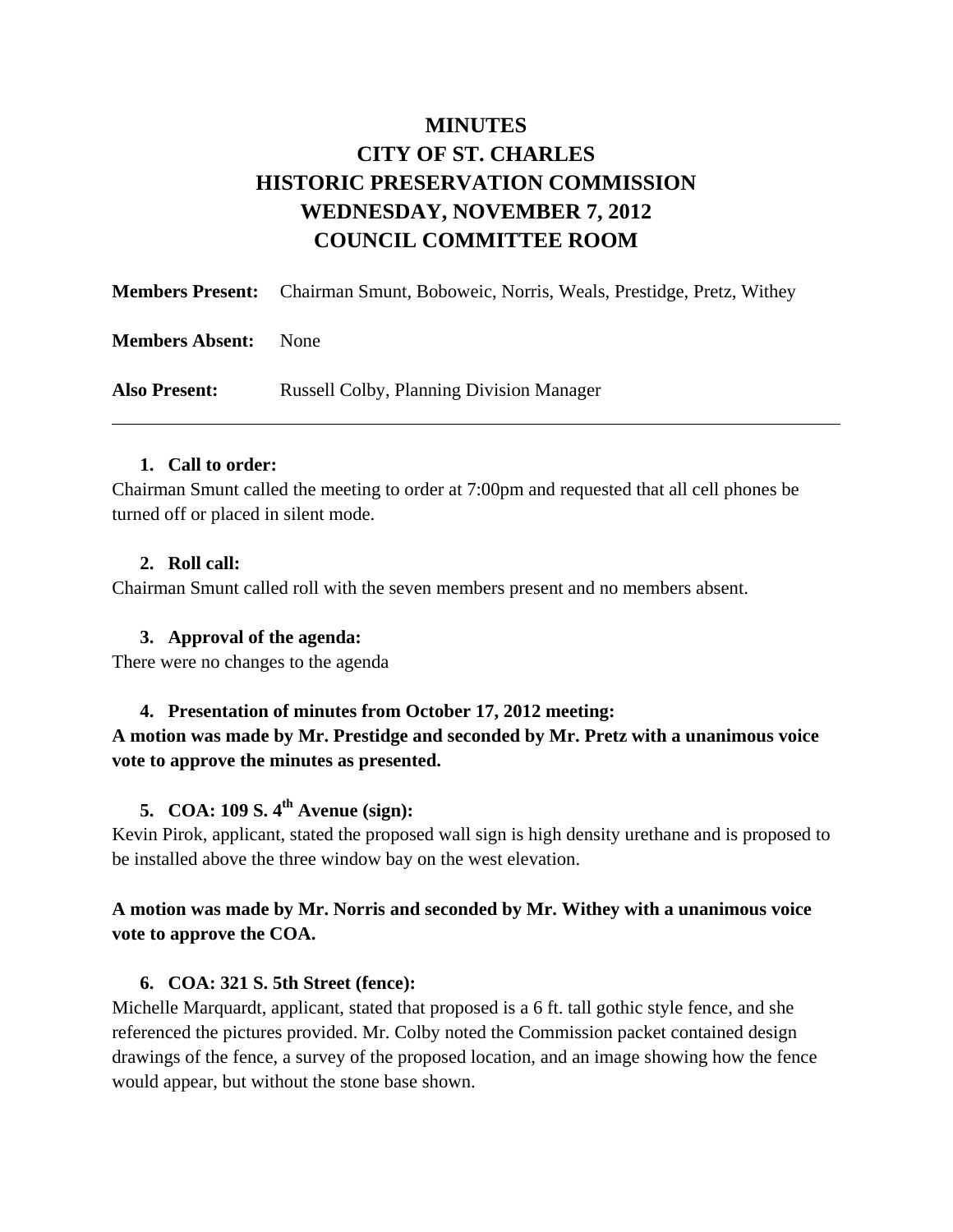Historic Preservation Commission Minutes – November 7, 2012 Page 2

# **A motion was made by Mr. Prestidge and seconded by Mr. Pretz with a unanimous voice vote to approve the COA.**

### **7. COA: 109 S. 4th St. (chimney):**

Mr. Colby noted that the applicant, Steven Kolanowski, informed him he is in traffic and would arrive late, therefore he suggests moving to the next item and returning to this item at the end of the meeting.

### **8. Discussion on 309 S. 6th Avenue (Judd House):**

The Commission had the opportunity to view the interior of the house earlier in the day.

Charles Hager and Jeff Wolf, prospective purchasers and developers of the site, were present. They described the current condition of the building, noting it had been left in an abandoned state for approximately the last ten years, and had continued to deteriorate to a point where it would be prohibitively expensive to rehabilitate the building. Mr. Hager described a number of potential structural issues, including the south brick wall showing signs of deterioration, drainage undermining the foundation, and inadequately supported loads due to the brick cladding that was added. In his opinion the structure is not sufficient to support the load of the brick, and as a result, the building is collapsing in on itself. Mr. Hager and Mr. Wolf stated that due to the townhome building being constructed immediately in front of the house in very close proximity, it would not be financially feasible to rehab the house as is and sell it.

The Commission discussed that the entire development site, including the house and 4 vacant townhome building lots, is for sale. The mansion itself is for sale for \$750,000. The two existing townhomes are occupied and under separate ownership. Mr. Hager and Mr. Wolf stated they would only pursue the project if the mansion can be removed, because they do not believe the other units would sell if the mansion remained. They indicated they would consider redesigning the remainder of the site and perhaps replacing the mansion building with another type of structure.

Chairman Smunt described the history of development proposals for the site and recalled that the last time this was discussed, there was discussion of putting an addition on the back and extending the building. He said that demolishing the building would be controversial and the decision process should involve other entities outside the Commission, including the City Council members, neighbors and outside groups who may be interested, like Preservation Partners. Chairman Smunt asked the Commission to weigh in.

Mr. Norris recalled that the Commission already had compromised with a previous developer to allow for the townhomes to be built, provided the mansion building was saved. He said now, this compromise made by the Commission is being used as a reason to demolish the building. He stated that as a Historic Commission, they cannot condone the building being torn down, as he saw that as more of a decision for the City Council. If the Council were to agree to this idea, the Commission could work with the developer, but this was outside of their charge as a Commission.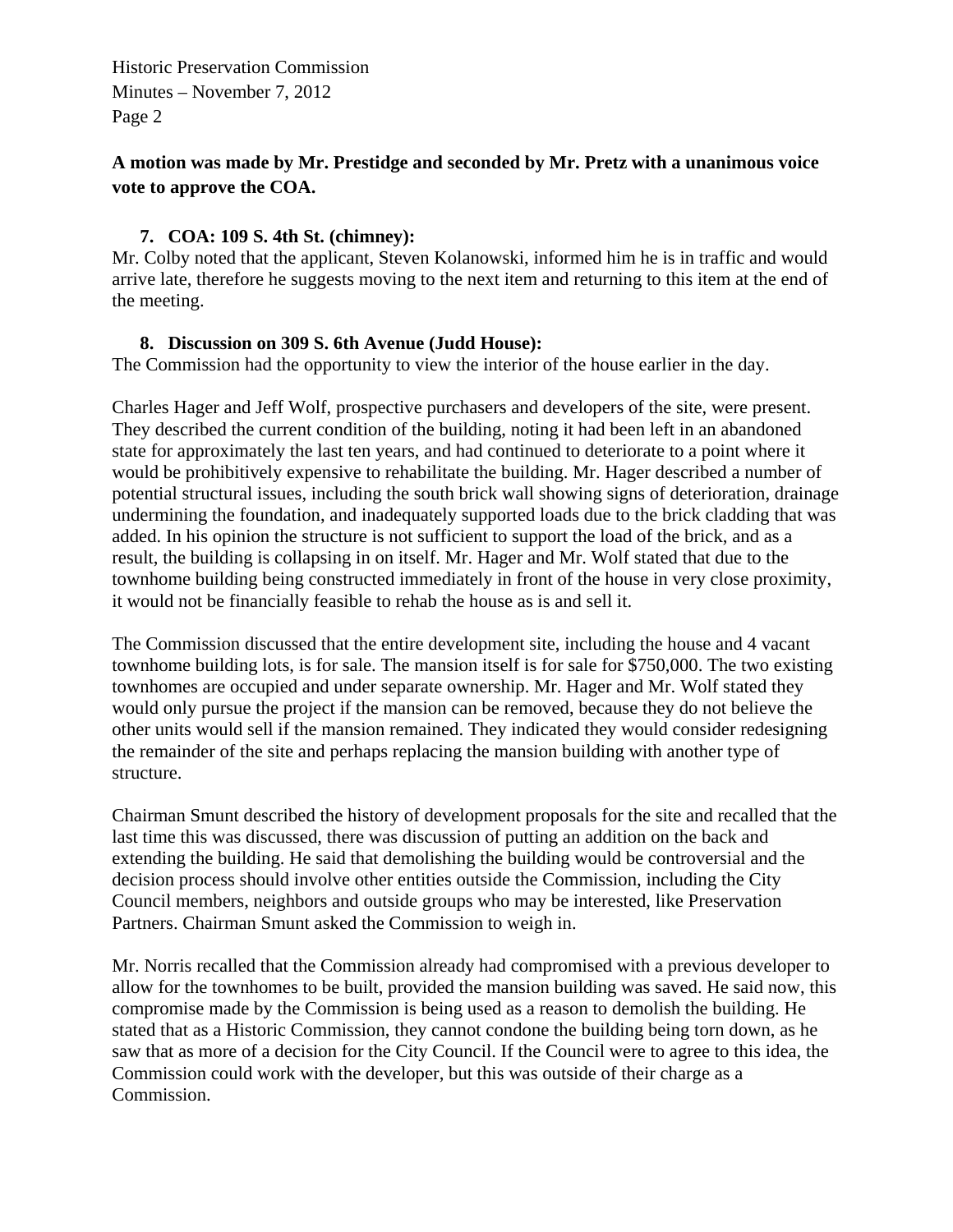Historic Preservation Commission Minutes – November 7, 2012 Page 3

Mr. Withey stated he toured the building and believed it was in a deteriorated state. He noted the townhome buildings are very close to the structure, which detracts from the mansion building. He felt the townhomes were high quality, and completing the project would be a better improvement for the neighborhood. He would support demolition of the building.

Mr. Pretz stated that being a member of the Historic Commission, he cannot support demolition of the building, as the Commission's specific charge is preservation. He stated that he understands what the developers have presented and he agrees it is a difficult situation, but he doesn't feel the Commission should be making decisions based on the asking price of the building. He feels that the bank and a purchaser would need to work out a deal based on the value of the existing site and what had been approved and partially constructed.

Mr. Prestidge noted he toured the building and it would be very expensive to rehabilitate. He suggested that the building should be given to the developers for free, to account for the cost of restoring the building. He would be open to allowing demolition.

Ms. Weals stated that her position has been that she would support demolition in exchange for the site being redeveloped in an appropriate manner.

Mr. Bobowiec agreed with Ms. Weals. He further suggested that the developer look into reusing parts of the structure in the new buildings on the site, as a way to show a preservation effort vs. discarding the materials.

Chairman Smunt reiterated that other groups need to be involved in the decision making process. Additionally, the Commission will need more information on your proposal to consider what is being proposed to go in place of the mansion.

Mr. Colby stated the next appropriate step would be for the developers to file a Concept Plan application. This would start a process to receive feedback from the Historic Commission, Plan Commission, the City Council, and neighboring property owners, who would be notified of the meetings. He stated that he would discuss this with Mr. Hager and Mr. Wolf outside of the meeting.

Mr. Hager and Mr. Wolf stated that they would not pursue this project further without at least some consensus that the Commission could support demolition. Chairman Smunt stated that based on what he heard, the majority of the Commission is open to entertaining the concept, but they will need more details and information to make a decision.

The Commission returned to Item #7.

# **7. COA: 109 S. 4th Street (chimney)**

Steven Kolanowski, applicant, explained that he had found the chimney to be unlined and in a deteriorated condition, noting the while it was tuck-pointed out the outside, all of the mortar had fallen on the inside and the chimney was not stable.